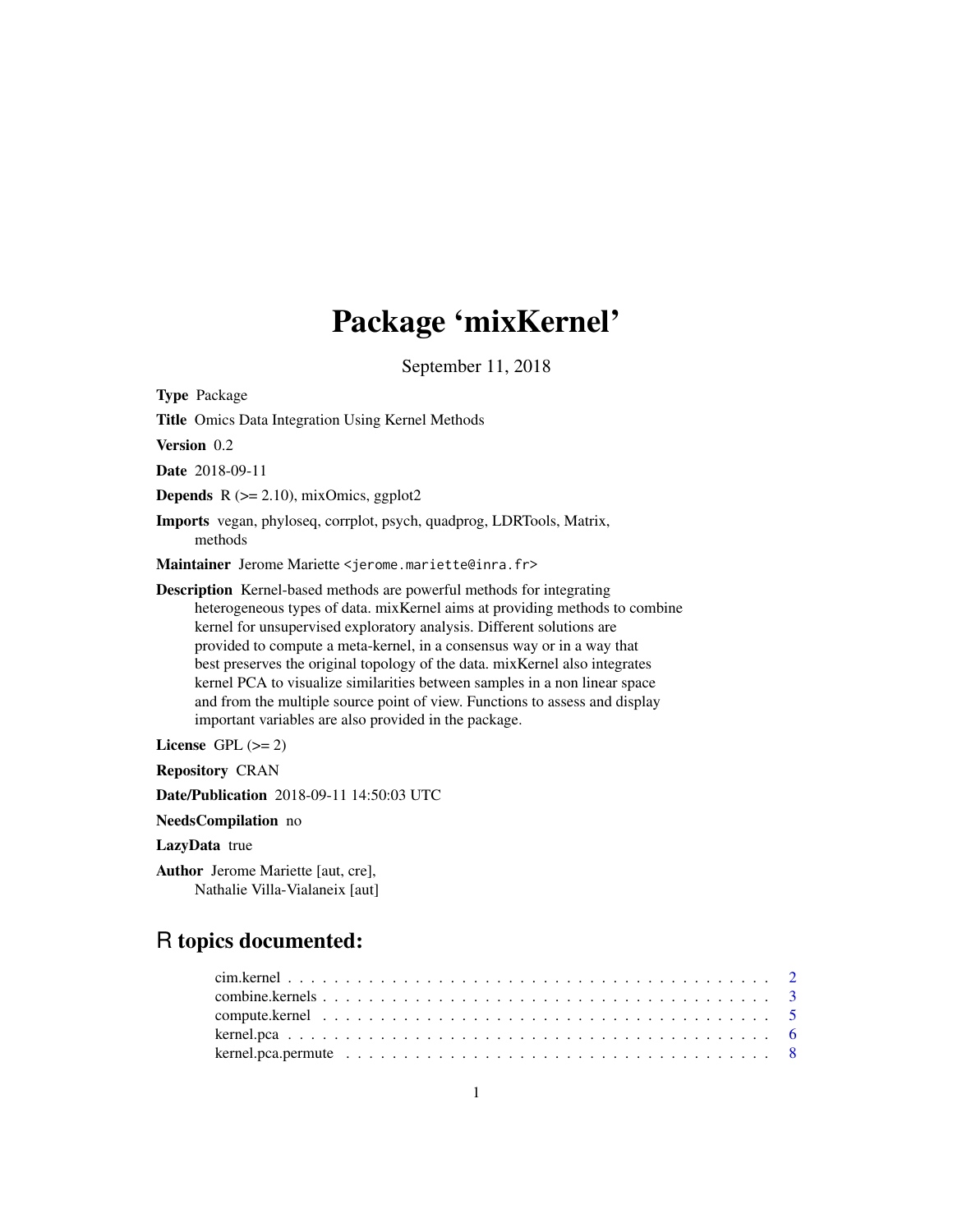#### <span id="page-1-0"></span>2 cim.kernel

| Index |  |  |  |  |  |  |  |  |  |  |  |  |  |  |  |  | -13 |
|-------|--|--|--|--|--|--|--|--|--|--|--|--|--|--|--|--|-----|
|       |  |  |  |  |  |  |  |  |  |  |  |  |  |  |  |  |     |
|       |  |  |  |  |  |  |  |  |  |  |  |  |  |  |  |  |     |

cim.kernel *Compute and display similarities between multiple kernels*

#### Description

Compute cosine from Frobenius norm between kernels and display the corresponding correlation plot.

#### Usage

```
cim.kernel(..., scale = TRUE,
          method = c("circle", "square", "number", "shade", "color", "pie"))
```
#### Arguments

| $\cdot$ | list of kernels (called 'blocks') computed on different datasets and measured on<br>the same samples.                                                      |
|---------|------------------------------------------------------------------------------------------------------------------------------------------------------------|
| scale   | boleean. If scale = TRUE, each block is standardized to zero mean and unit<br>variance and cosine normalization is performed on the kernel. Default: TRUE. |
| method  | character. The visualization method to be used. Currently, seven methods are<br>supported (see Details).                                                   |

#### Details

The displayed similarities are the kernel generalization of the RV-coefficient described in Lavit *et al.*, 1994.

The plot is displayed using the [corrplot](#page-0-0) package. Seven visualization methods are implemented: "circle" (default), "square", "number", "pie", "shade" and "color". Circle and square areas are proportional to the absolute value of corresponding similarities coefficients.

#### Value

cim.kernel returns a matrix containing the cosine from Frobenius norm between kernels.

#### Author(s)

Jerome Mariette <jerome.mariette@inra.fr>

Nathalie Villa-Vialaneix <nathalie.villa-vialaneix@inra.fr>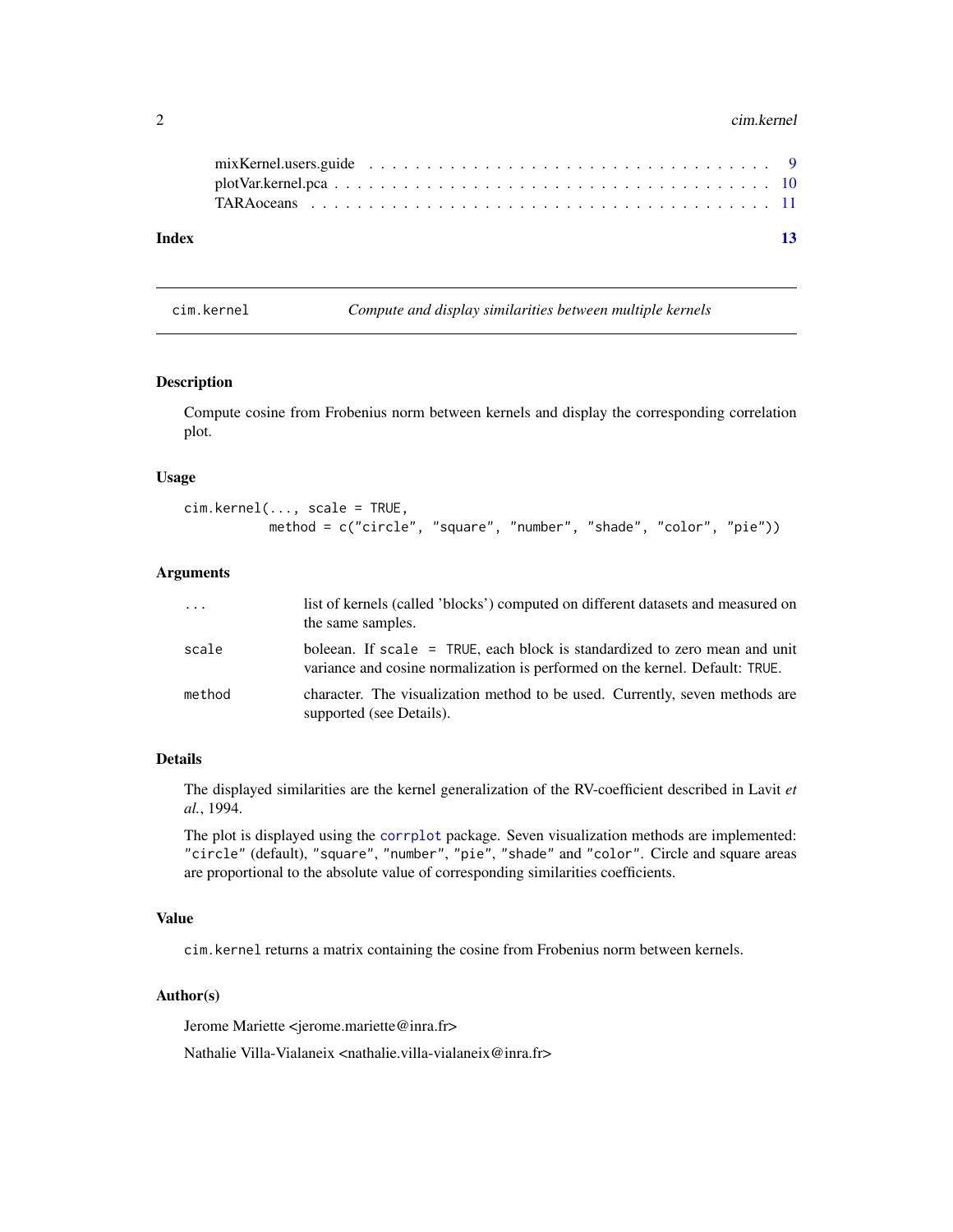#### <span id="page-2-0"></span>combine.kernels 3

#### References

Lavit C., Escoufier Y., Sabatier R. and Traissac P. (1994). The ACT (STATIS method). *Computational Statistics and Data Analysis*, 18(1), 97-119.

Mariette J. and Villa-Vialaneix N. (2017). Integrating *TARA* Oceans datasets using unsupervised multiple kernel learning. *Preprint*

#### See Also

[compute.kernel](#page-4-1)

#### Examples

data(TARAoceans)

```
# compute one kernel per dataset
phychem.kernel <- compute.kernel(TARAoceans$phychem, kernel.func = "linear")
pro.phylo.kernel <- compute.kernel(TARAoceans$pro.phylo, kernel.func = "abundance")
pro.NOGs.kernel <- compute.kernel(TARAoceans$pro.NOGs, kernel.func = "abundance")
# display similarities between kernels
cim.kernel(phychem = phychem.kernel,
```

```
pro.phylo = pro.phylo.kernel,
pro.NOGs = pro.NOGs.kernel,
method = "square")
```
<span id="page-2-1"></span>combine.kernels *Combine multiple kernels into a meta-kernel*

#### Description

Compute multiple kernels into a single meta-kernel

#### Usage

```
combine.kernels(..., scale = TRUE,
               method = c("full-UMKL", "STATIS-UMKL", "sparse-UMKL"), knn = 5,
               rho = 20
```
#### Arguments

| $\cdots$ | list of kernels (called 'blocks') computed on different datasets and measured on<br>the same samples.                                                      |
|----------|------------------------------------------------------------------------------------------------------------------------------------------------------------|
| scale    | boleean. If scale = TRUE, each block is standardized to zero mean and unit<br>variance and cosine normalization is performed on the kernel. Default: TRUE. |
| method   | character. Which method should be used to compute the meta-kernel. Default:<br>"full-UMKL".                                                                |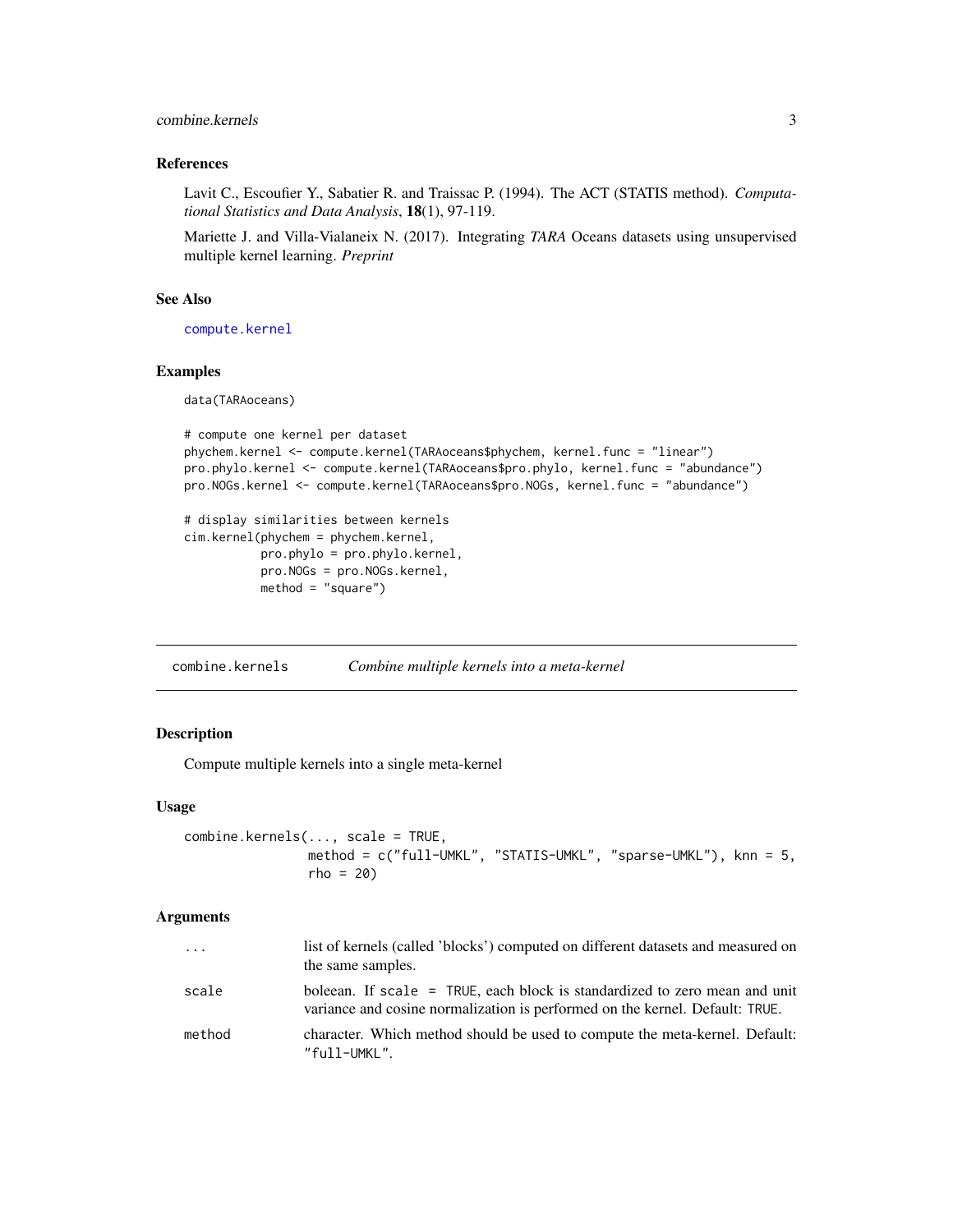<span id="page-3-0"></span>

| knn | integer. If method = "sparse-UMKL" or method = "full-UMKL", number of         |
|-----|-------------------------------------------------------------------------------|
|     | neighbors used to get a proxy of the local topology of the datasets from each |
|     | kernel. Default: 5.                                                           |
| rho | integer. Parameters for the augmented Lagrangian method. Default: 20.         |

#### Details

The arguments method allows to specify the Unsupervised Multiple Kernel Learning (UMKL) method to use:

- "STATIS-UMKL": combines input kernels into the best consensus of all kernels;
- "full-UMKL": computes a kernel that minimizes the distortion between the meta-kernel and the k-NN graphs obtained from all input kernels;
- "sparse-UMKL": a sparse variant of the "full-UMKL" approach.

#### Value

combine.kernels returns an object of classes "kernel" and "metaKernel", a list that contains the following components:

- kernel: the computed meta-kernel matrix;
- X: the dataset from which the kernel has been computed, as given by the function [compute.kernel](#page-4-1). Can be NULL if a kernel matrix was passed to this function;
- weights: a vector containing the weights used to combine the kernels.

#### References

Mariette J. and Villa-Vialaneix N. (2017). Integrating *TARA* Oceans datasets using unsupervised multiple kernel learning. *Preprint*

#### Author(s)

Jerome Mariette <jerome.mariette@inra.fr>

Nathalie Villa-Vialaneix <nathalie.villa-vialaneix@inra.fr>

#### See Also

[compute.kernel](#page-4-1), [kernel.pca](#page-5-1)

#### Examples

data(TARAoceans)

```
# compute one kernel per dataset
phychem.kernel <- compute.kernel(TARAoceans$phychem, kernel.func = "linear")
pro.phylo.kernel <- compute.kernel(TARAoceans$pro.phylo, kernel.func = "abundance")
pro.NOGs.kernel <- compute.kernel(TARAoceans$pro.NOGs, kernel.func = "abundance")
```
# compute the meta kernel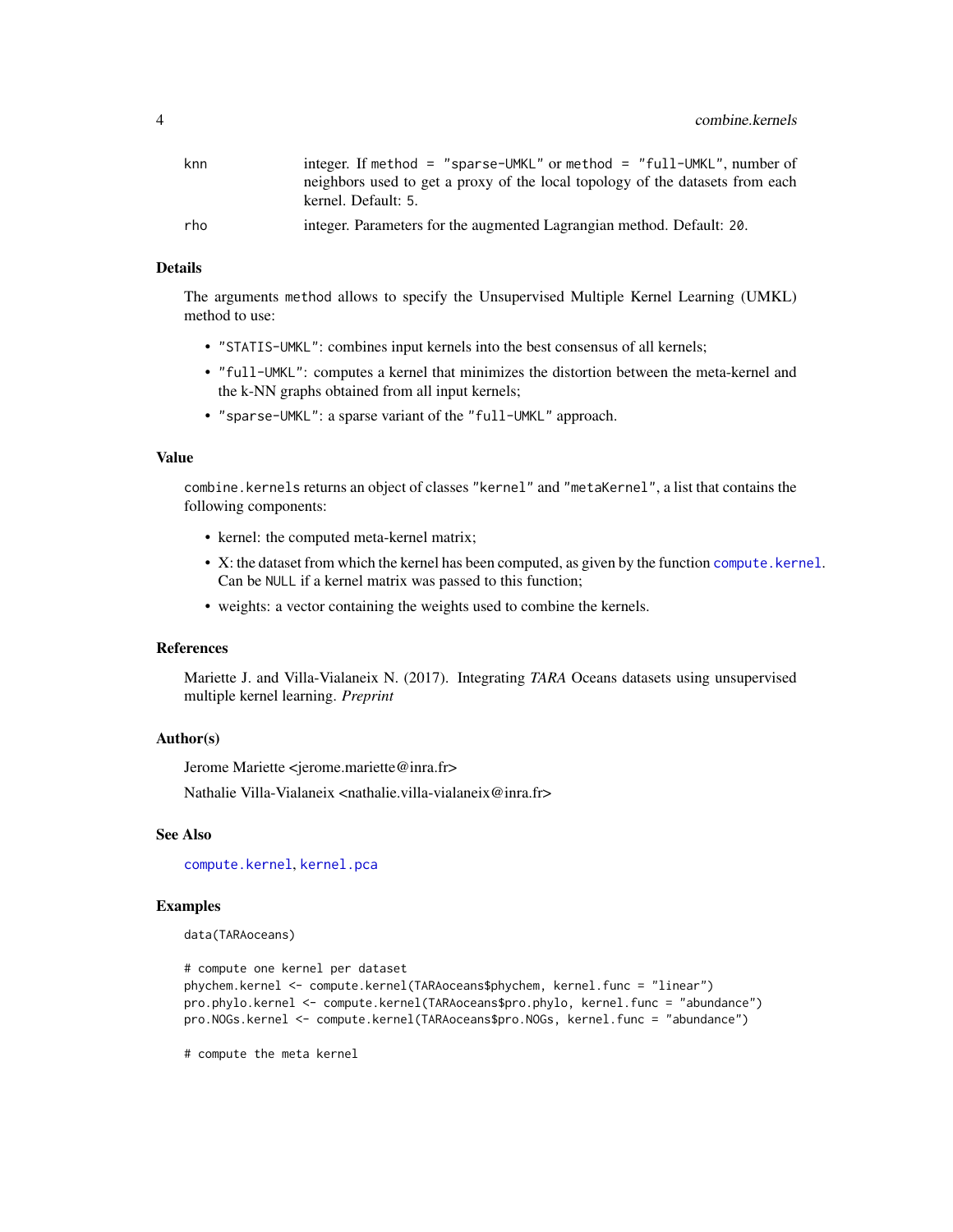#### <span id="page-4-0"></span>compute.kernel 5

```
meta.kernel <- combine.kernels(phychem = phychem.kernel,
                              pro.phylo = pro.phylo.kernel,
                              pro.NOGs = pro.NOGs.kernel,
                               method = "full-UMKL")
```
<span id="page-4-1"></span>compute.kernel *Compute a kernel*

#### Description

Compute a kernel from a given data matrix.

#### Usage

```
compute.kernel(X, kernel.func = "linear", ..., test.pos.semidef = FALSE)
```
#### Arguments

| X                | a numeric matrix (or data frame) used to compute the kernel. NAs not allowed.                                                                                                                                                                                                                                                                     |
|------------------|---------------------------------------------------------------------------------------------------------------------------------------------------------------------------------------------------------------------------------------------------------------------------------------------------------------------------------------------------|
| kernel.func      | the kernel function to use. This parameter can be set to any user defined ker-<br>nel function. Widely used kernel functions are pre-implemented, that can be<br>used by setting kernel. func to one of the following strings: "kidentity",<br>"abundance", "linear", "gaussian.radial.basis", "poisson" or "phylogenetic".<br>Default: "linear". |
| .                | the kernel function arguments. Valid parameters for pre-implemented kernels<br>are:                                                                                                                                                                                                                                                               |
|                  | • phylogenetic.tree ("phylogenetic"): an instance of phylo-class that<br>contains a phylogenetic tree (required).                                                                                                                                                                                                                                 |
|                  | • scale ("linear" or "gaussian.radial.basis"): logical. Should the<br>variables be scaled to unit variance prior the kernel computation? Default:<br>TRUE.                                                                                                                                                                                        |
|                  | • sigma ("gaussian.radial.basis"): double. The inverse kernel width<br>used by "gaussian.radial.basis".                                                                                                                                                                                                                                           |
|                  | • method ("phylogenetic" or "abundance"): character. Can be "unifrac"<br>or "wunifrac" for "phylogenetic". Which dissimilarity to use for "abundance":<br>one of "bray", "euclidean", "canberra", "manhattan", "kulczynski",<br>"jaccard", "gower", "altGower", "morisita", "horn", "mountford",<br>"raup", "binomial", "chao" and "cao".         |
|                  | • normalization ("poisson"): character. Can be "deseq" (more robust),<br>"mle" (less robust) or "quantile".                                                                                                                                                                                                                                       |
| test.pos.semidef |                                                                                                                                                                                                                                                                                                                                                   |
|                  | boleean. If test.pos.semidef $=$ TRUE, the resulting matrix is tested to be<br>positive-semidefinite.                                                                                                                                                                                                                                             |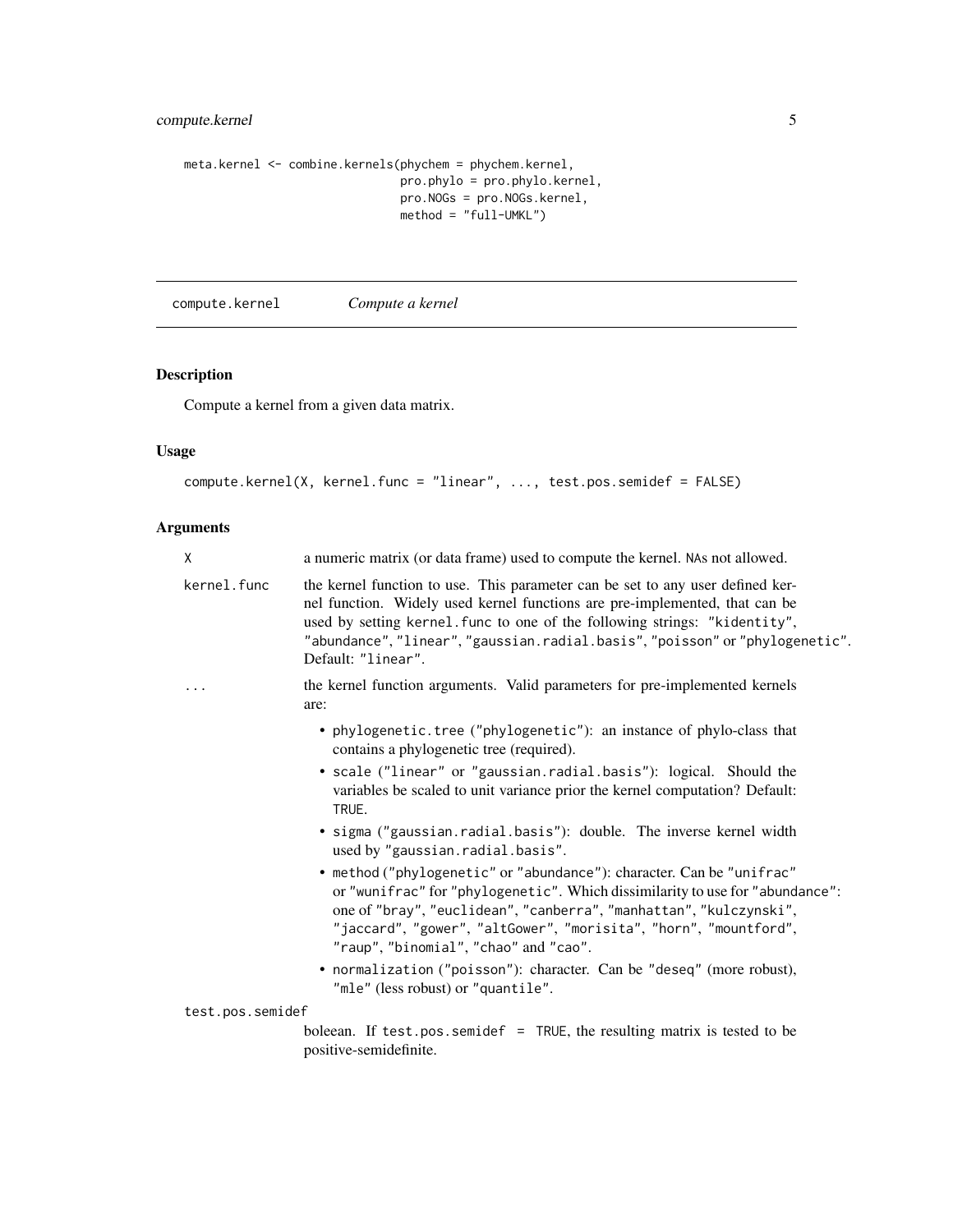#### <span id="page-5-0"></span>Value

compute.kernel returns an object of classes "kernel", a list that contains the following components:

| kernel      | : the computed kernel matrix.                             |
|-------------|-----------------------------------------------------------|
| X           | : the original dataset. If "kidentity", X is set to NULL. |
| kernel.func | : the kernel function used.                               |
| kernel.args | : the arguments used to compute the kernel.               |

#### Author(s)

Jerome Mariette <jerome.mariette@inra.fr>

Nathalie Villa-Vialaneix <nathalie.villa-vialaneix@inra.fr>

#### References

Lozupone C. and Knight R. (2005). UniFrac: a new phylogenetic method for comparing microbial communities. *Applied and Environmental Microbiology*, 71(12), 8228-8235.

Lozupone C., Hamady M., Kelley S.T. and Knight R. (2007). Quantitative and qualitative beta diversity measures lead to different insights into factors that structure microbial communities. *Applied and Environmental Microbiology*, 73(5), 1576-1585.

Witten D. (2011). Classification and clustering of sequencing data using a Poisson model. *Annals of Applied Statistics*, 5(4), 2493-2518.

#### See Also

[combine.kernels](#page-2-1), [kernel.pca](#page-5-1)

#### Examples

```
data(TARAoceans)
pro.NOGs.kernel <- compute.kernel(TARAoceans$pro.NOGs, kernel.func = "abundance")
```
<span id="page-5-1"></span>kernel.pca *Kernel Principal Components Analysis*

#### Description

Performs a kernel PCA.

#### Usage

kernel.pca(K, ncomp = nrow(K\$kernel))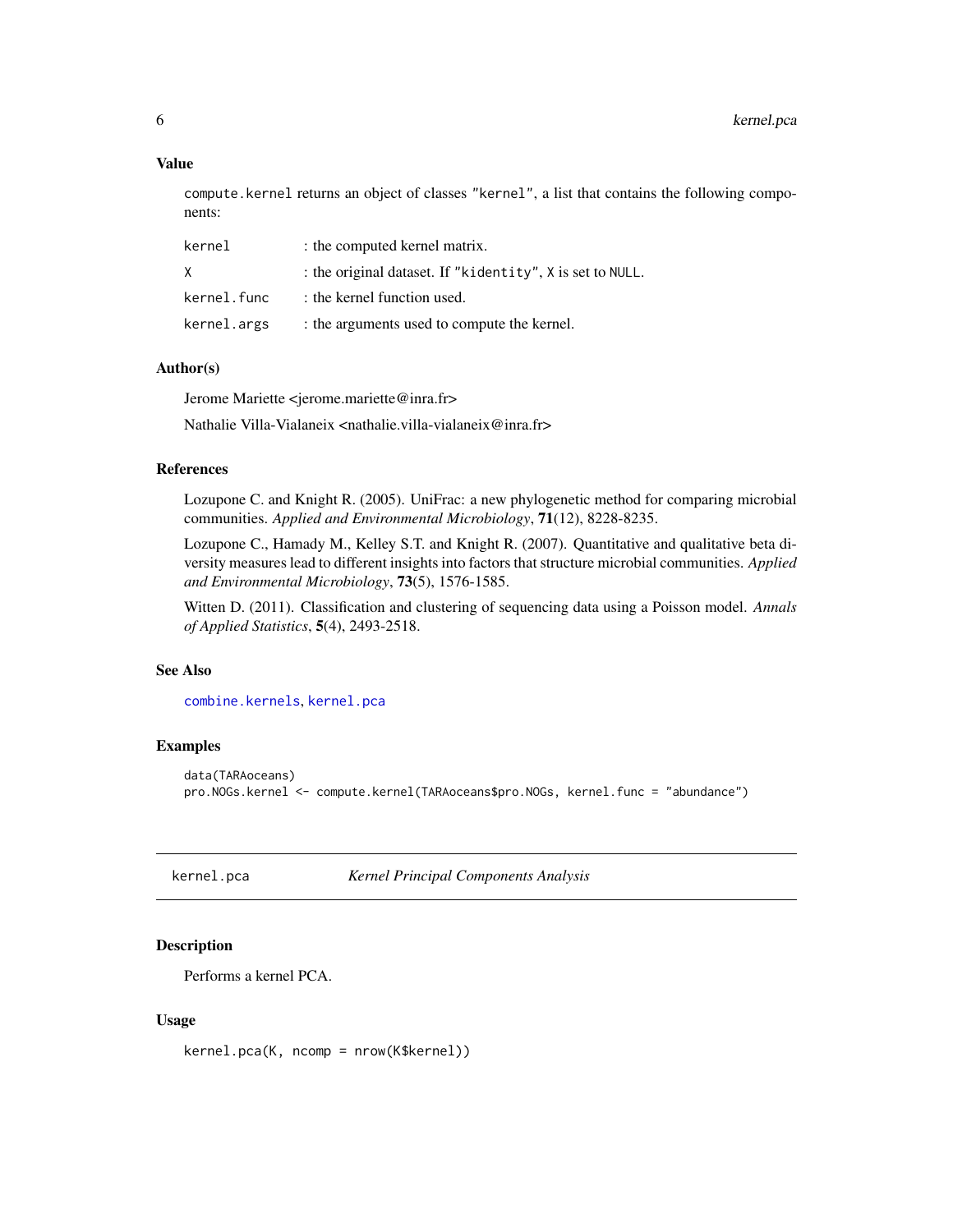#### <span id="page-6-0"></span>kernel.pca 7

#### Arguments

| K     | a kernel object obtained using either compute. kernel or combine. kernels. |
|-------|----------------------------------------------------------------------------|
| ncomp | integer. Indicates the number of components to return.                     |

#### Value

kernel.pca returns an object of classes "kernel.pca" and "pca", which is a list containing the following entries:

- ncomp: the number of principal components;
- X: the input kernel matrix;
- kernel: the input kernel object provided by the user;
- sdev: the singular values (square root of the eigenvalues);
- rotation: the matrix of variable loadings (*i.e.*, a matrix whose columns contain the eigenvectors);
- loadings: same as 'rotation' to keep the mixOmics spirit;
- x: same as 'rotation' to keep the mixOmics spirit;

#### References

Scholkopf B., Smola A. and Muller K.R. (1998) Nonlinear component analysis as a kernel eigenvalue problem. *Neural Computation*, 10, 1299-1319.

#### Author(s)

Jerome Mariette <jerome.mariette@inra.fr>

Nathalie Villa-Vialaneix <nathalie.villa-vialaneix@inra.fr>

#### See Also

[compute.kernel](#page-4-1), [combine.kernels](#page-2-1)

#### Examples

```
data(TARAoceans)
phychem.kernel <- compute.kernel(TARAoceans$phychem, kernel.func = "linear")
kernel.pca.result <- kernel.pca(phychem.kernel, ncomp = 3)
```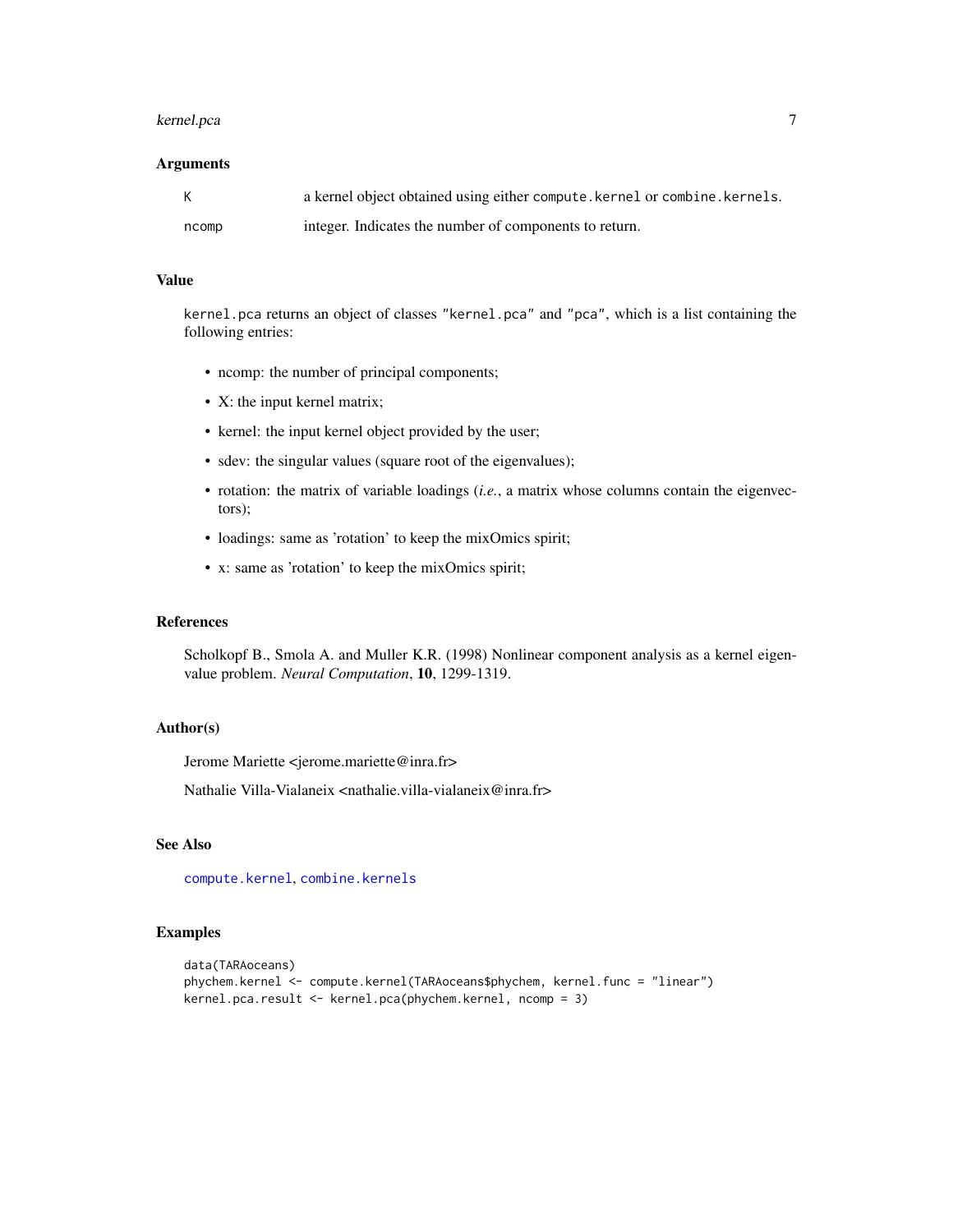<span id="page-7-1"></span><span id="page-7-0"></span>kernel.pca.permute *Assess variable importance*

#### Description

Assess importance of variables on a given PC component by computing the Crone-Crosby distance between original sample positions and sample positions obtain by a random permutation of the variables.

#### Usage

```
kernel.pca.permute(kpca.result, ncomp = 1, ..., directory = NULL)
```
#### Arguments

| kpca.result | a kernel pca object returned by the kernel. pca function.                                                                                                                                                                                                                                                                                                                                                                             |
|-------------|---------------------------------------------------------------------------------------------------------------------------------------------------------------------------------------------------------------------------------------------------------------------------------------------------------------------------------------------------------------------------------------------------------------------------------------|
| ncomp       | integer. Number of KPCA components used to compute the importance. De-<br>fault: 1.                                                                                                                                                                                                                                                                                                                                                   |
| $\ddotsc$   | list of character vectors. The parameter name must be the kernel name to be<br>considered for permutation of variables. Provided vectors length has to be equal<br>to the number of variables of the input dataset. A kernel is performed on each<br>unique variables values. Crone-Crosby distances are computed on each KPCA<br>performed on resulted kernels or meta-kernels and can be displayed using the<br>plotVar.kernel.pca. |
| directory   | character. To limit computational burden, this argument allows to store / read<br>temporary computed kernels.                                                                                                                                                                                                                                                                                                                         |

#### Value

kernel.pca.permute returns a copy of the input kpca.result results and add values in the three entries: cc.distances, cc.variables and cc.blocks.

#### References

Mariette J. and Villa-Vialaneix N. (2017). Integrating *TARA* Oceans datasets using unsupervised multiple kernel learning. *Preprint*

Crone L. and Crosby D. (1995). Statistical applications of a metric on subspaces to satellite meteorology. *Technometrics*, 37(3), 324-328.

#### Author(s)

Jerome Mariette <jerome.mariette@inra.fr>

Nathalie Villa-Vialaneix <nathalie.villa-vialaneix@inra.fr>

#### See Also

[compute.kernel](#page-4-1), [kernel.pca](#page-5-1), [plotVar.kernel.pca](#page-9-1)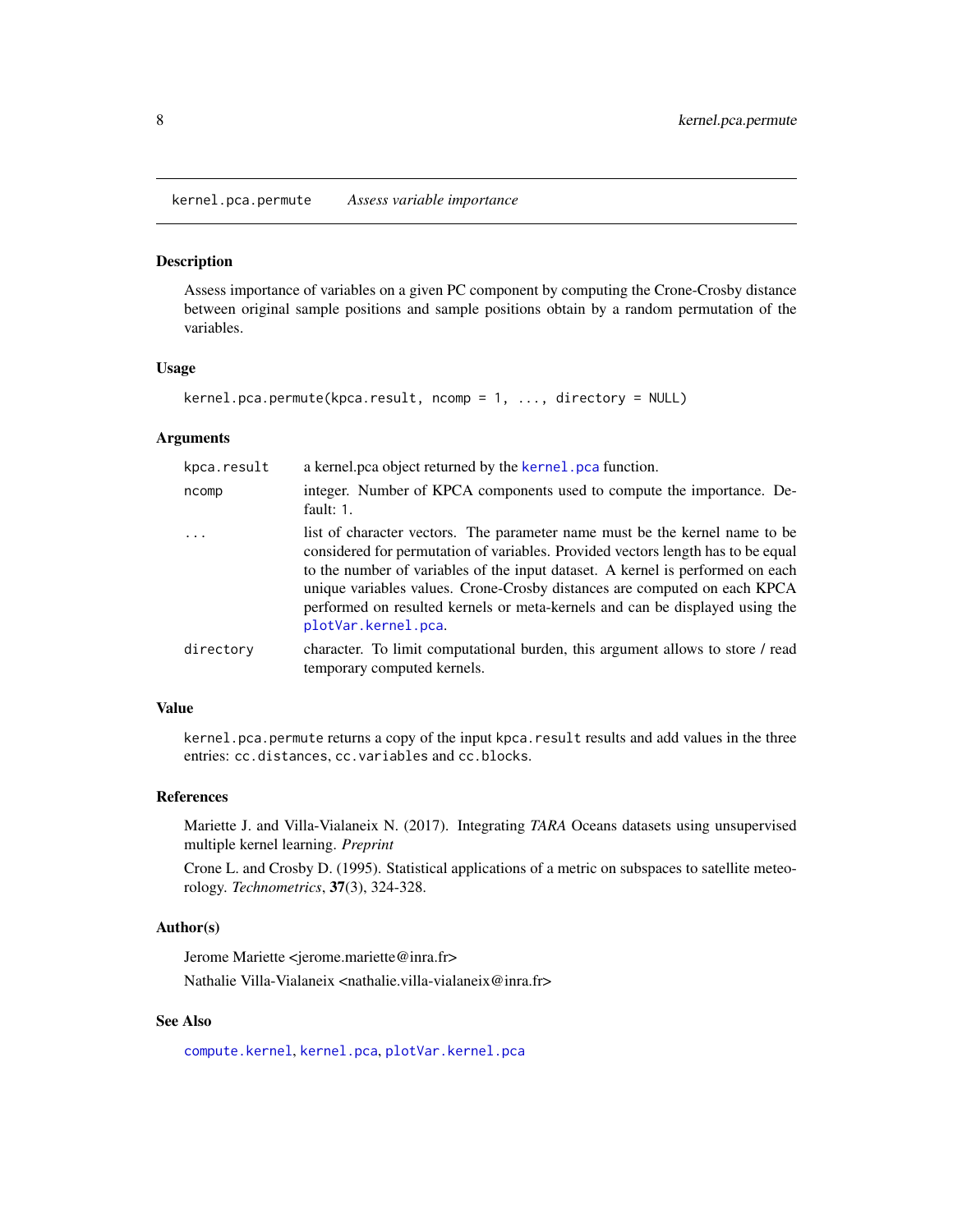#### <span id="page-8-0"></span>mixKernel.users.guide 9

#### Examples

data(TARAoceans)

```
# compute one kernel for the psychem dataset
phychem.kernel <- compute.kernel(TARAoceans$phychem, kernel.func = "linear")
# perform a KPCA
kernel.pca.result <- kernel.pca(phychem.kernel)
```
# compute importance for all variables in this kernel kernel.pca.result <- kernel.pca.permute(kernel.pca.result, phychem = colnames(TARAoceans\$phychem))

mixKernel.users.guide *View mixKernel User's Guide*

#### Description

Find the location of the mixKernel User's Guide and optionnaly opens it

#### Usage

mixKernel.users.guide(html = TRUE, view = html)

#### Arguments

| html | logical. Should the document returned by the function be the compiled PDF or<br>the Rmd source. Default to TRUE                |
|------|--------------------------------------------------------------------------------------------------------------------------------|
| view | logical. Should the document be opened using the default HTML viewer? De-<br>fault to html. It has no effect if $html = FALSE$ |

#### Details

If the operating system is not Windows, then the HTML viewer used is that given by Sys.getenv("R\_BROWSER"). The HTML viewer can be changed using Sys.setenv(R\_BROWSER = ).

#### Value

Character string giving the file location. If  $html = TRUE$  and view = TRUE, the HTML document reader is started and the User's Guide is opened in it.

#### Author(s)

Jerome Mariette <jerome.mariette@inra.fr>

Nathalie Villa-Vialaneix <nathalie.villa-vialaneix@inra.fr>

#### Examples

mixKernel.users.guide(view = FALSE) mixKernel.users.guide(html = FALSE) ## Not run: mixKernel.users.guide()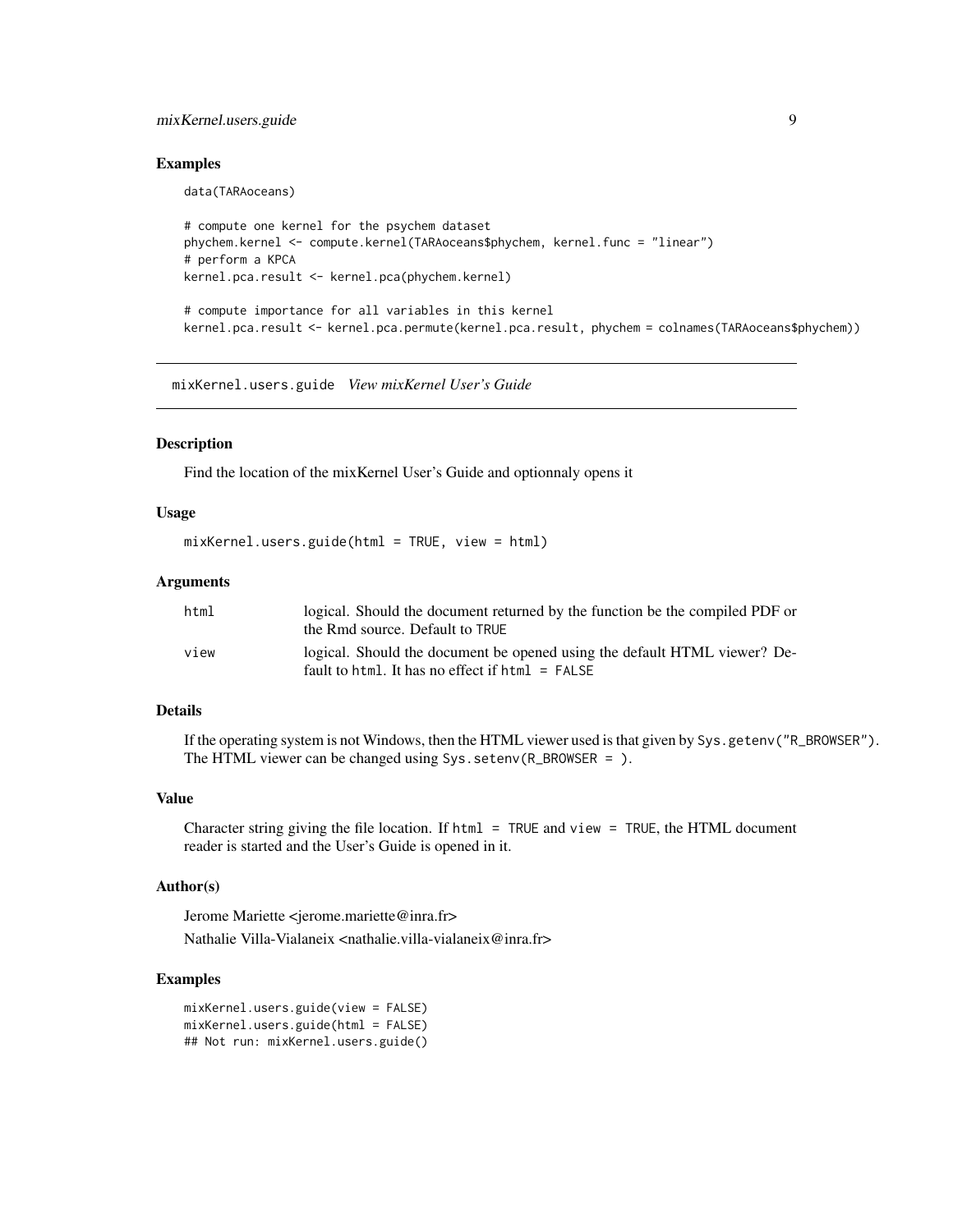<span id="page-9-1"></span><span id="page-9-0"></span>plotVar.kernel.pca *Plot importance of variables in kernel PCA*

#### Description

Provides a representation of variable importance in kernel PCA.

#### Usage

```
plotVar.kernel.pca(object, blocks = unique(object$cc.blocks), ndisplay = 5, ncol = 2, ...)
```
#### Arguments

| object   | : a kernel.pca object returned by kernel.pca.                                                                                                |
|----------|----------------------------------------------------------------------------------------------------------------------------------------------|
| blocks   | a numerical vector indicating the block variables to display.                                                                                |
| ndisplay | integer. The number of important variables per blocks shown in the representa-<br>tion. Default: 5.                                          |
| ncol     | integer. Each block of variables is displayed in a separate subfigure. ncol sets<br>the number of columns for the global figure. Default: 2. |
| $\cdot$  | external arguments.                                                                                                                          |

#### Details

plotVar.kernel.pca produces a barplot for each block. The variables for which the importance has been computed with [kernel.pca.permute](#page-7-1) are displayed. The representation is limited to the ndisplay most important variables.

#### References

Crone L. and Crosby D. (1995). Statistical applications of a metric on subspaces to satellite meteorology. *Technometrics*, 37(3), 324-328.

#### Author(s)

Jerome Mariette <jerome.mariette@inra.fr>

Nathalie Villa-Vialaneix <nathalie.villa-vialaneix@inra.fr>

#### See Also

[kernel.pca](#page-5-1), [kernel.pca.permute](#page-7-1)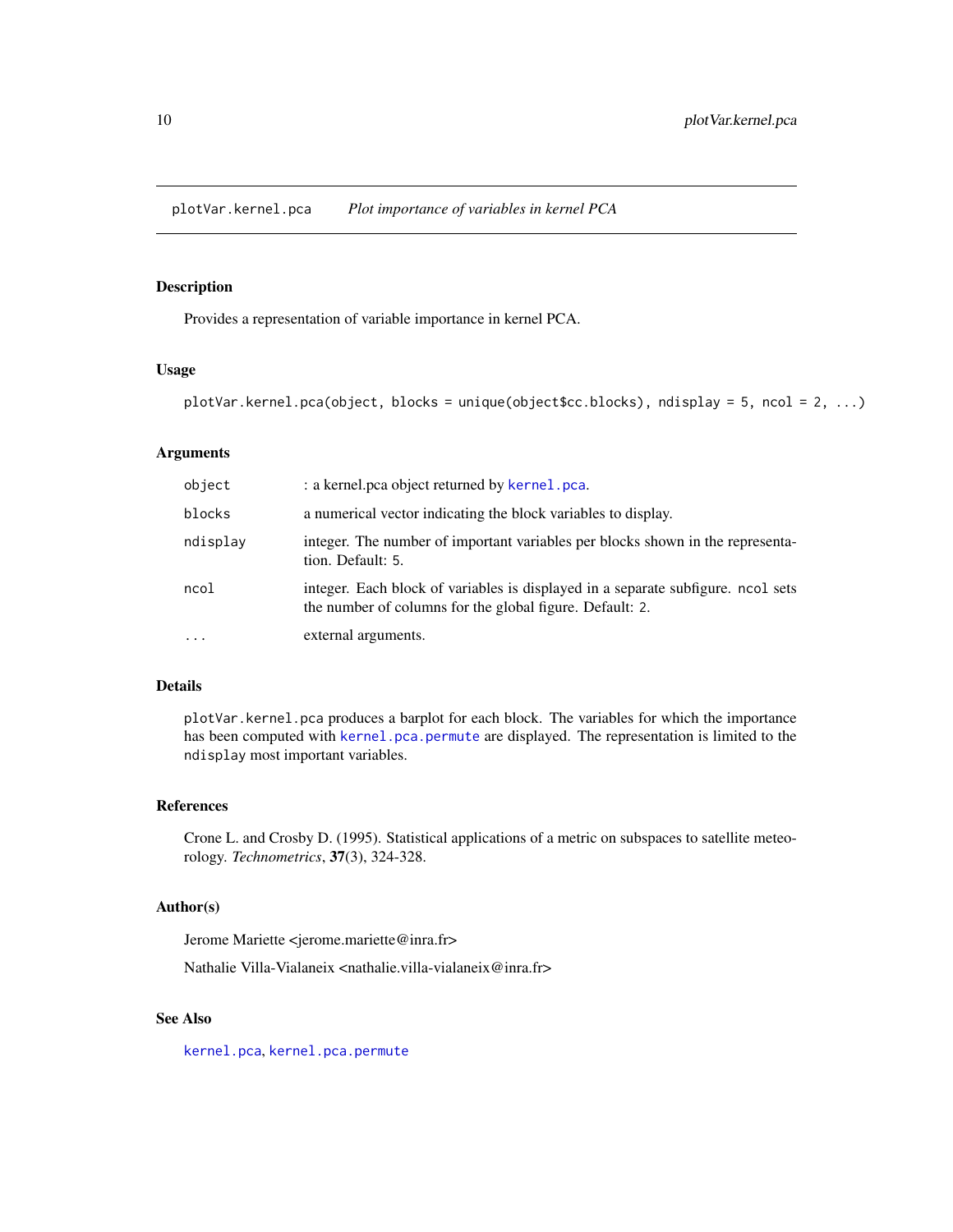#### <span id="page-10-0"></span>TARAoceans 11

#### Examples

data(TARAoceans)

```
# compute one kernel for the psychem dataset
phychem.kernel <- compute.kernel(TARAoceans$phychem, kernel.func = "linear")
# perform a KPCA
kernel.pca.result <- kernel.pca(phychem.kernel)
# compute importance for all variables in this kernel
kernel.pca.result <- kernel.pca.permute(kernel.pca.result, phychem = colnames(TARAoceans$phychem))
## Not run: plotVar.kernel.pca(kernel.pca.result, ndisplay = 10)
```
TARAoceans *TARA ocean microbiome data*

#### **Description**

The TARA Oceans expedition facilitated the study of plankton communities by providing oceans metagenomic data combined with environmental measures to the scientific community. This dataset focuses on 139 prokaryotic-enriched samples collected from 68 stations and spread across three depth layers: the surface (SRF), the deep chlorophyll maximum (DCM) layer and the mesopelagic (MES) zones. Samples were located in height different oceans or seas: Indian Ocean (IO), Mediterranean Sea (MS), North Atlantic Ocean (NAO), North Pacific Ocean (NPO), Red Sea (RS), South Atlantic Ocean (SAO), South Pacific Ocean (SPO) and South Ocean (SO). Here, only a subset of the original data is provided (1% of the 35,650 prokaryotic operational taxonomic units (OTUs) and of the 39,246 bacterial genes (NOGs) (selected at random).

#### Usage

data(TARAoceans)

#### Format

A list containing the following components:

- phychem data matrix with 139 rows and 22 columns. Each row represents a sample and each column an environmental variable.
- pro.phylo data matrix with 139 rows (samples) and 356 columns (prokaryotic OTUs).
- taxonomy data matrix with 356 rows (prokaryotic OTUs) and 6 columns indicating the taxonomy of each OTU.
- phylogenetic.tree a phylo object (see package 'ape') representing the prokaryotic OTUs phylogenetic tree.
- pro.NOGs data matrix with 139 rows (samples) and 638 columns (NOGs).
- sample a list containing three following entries (all three are character vectors): name (sample name), ocean (oceanic region of the sample) and depth (sample depth).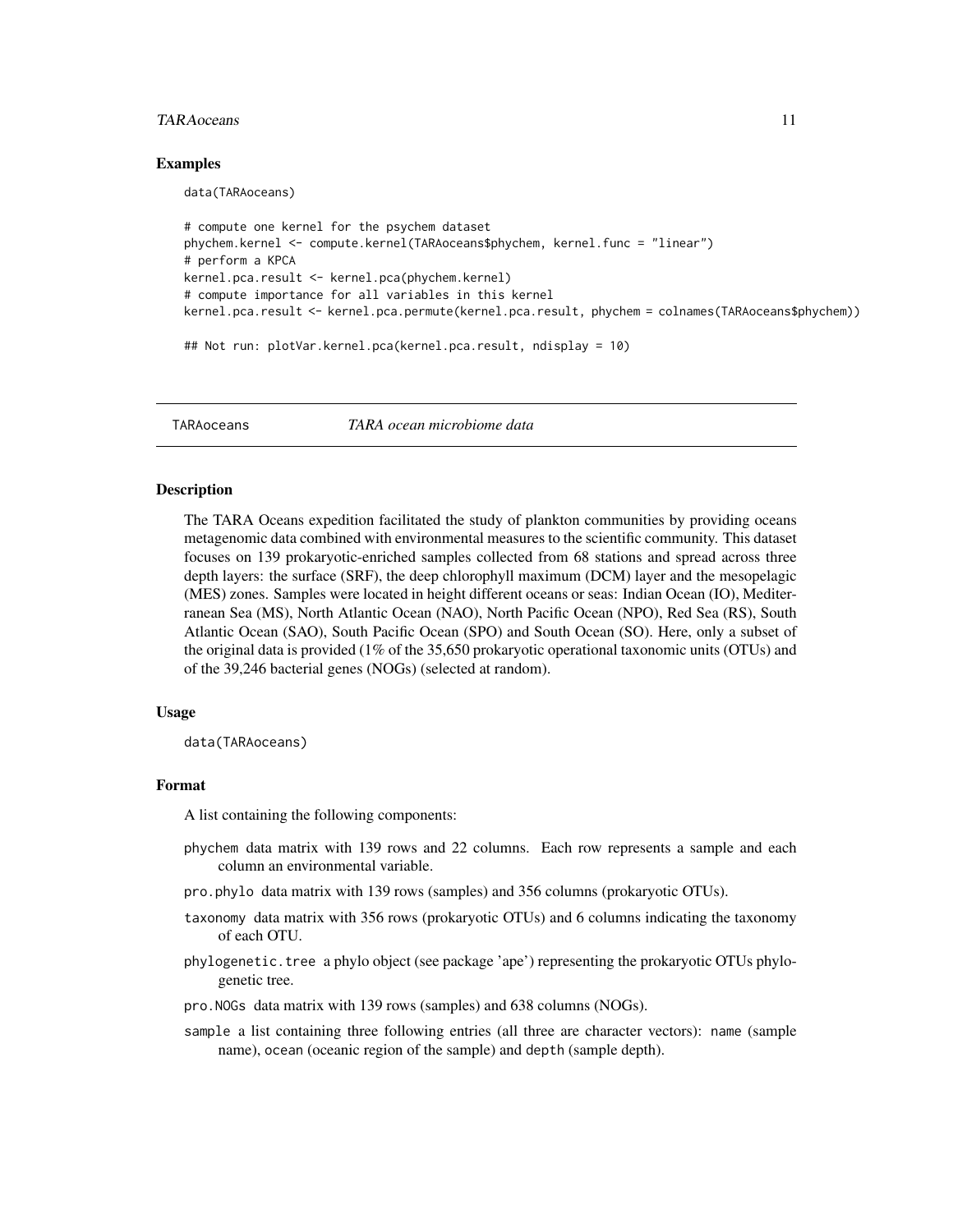#### References

Sunagawa S., Coelho L.P., Chaffron S., Kultima J.R., Labadie K., Salazar F., Djahanschiri B., Zeller G., Mende D.R., Alberti A., Cornejo-Castillo F., Costea P.I., Cruaud C., d'Oviedo F., Engelen S., Ferrera I., Gasol J., Guidi L., Hildebrand F., Kokoszka F., Lepoivre C., Lima-Mendez G., Poulain J., Poulos B., Royo-Llonch M., Sarmento H., Vieira-Silva S., Dimier C., Picheral M., Searson S., Kandels-Lewis S., *Tara* Oceans coordinators, Bowler C., de Vargas C., Gorsky G., Grimsley N., Hingamp P., Iudicone D., Jaillon O., Not F., Ogata H., Pesant S., Speich S., Stemmann L., Sullivan M., Weissenbach J., Wincker P., Karsenti E., Raes J., Acinas S. and Bork P. (2015). Structure and function of the global ocean microbiome. *Science*, 348, 6237.

#### Source

The raw data were downloaded from <http://ocean-microbiome.embl.de/companion.html>.